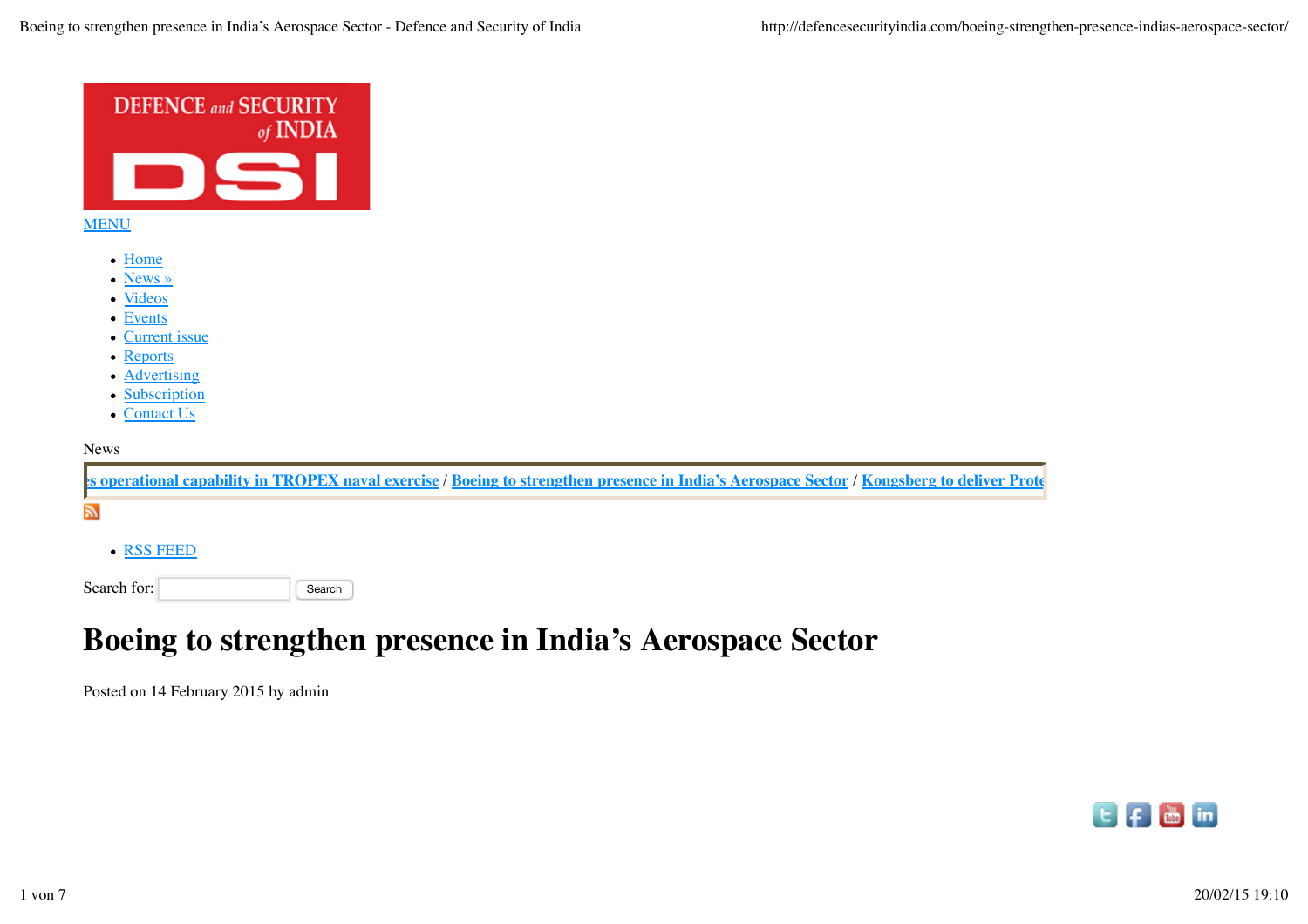

Boeing underscored its commitment to strengthen strategic partnerships with customers, the government, industry and academia aimed to support India's expanding aerospace industry. "With India poised to become the fastest growing, among large economies in the world, Boeing is proud to be a reliable partner for sustaining this projected growth," said Pratyush Kumar, president Boeing India. "We are focusing our efforts to support the Prime Minister's 'Make in India' initiative by developing a competitive supplier base in country that is fully integrated into Boeing's global supply chain, and we are skilling the front-line workforce to become capable of supporting aerospace-grade manufacturing."

2014 marked a year of growth and consolidation for Boeing in India. Boeing completed deliveries of all 10 C-17Globemaster III airlifters and has completed the contract, which was signed in June 2011. Six P-8I maritime surveillance and anti-submarine warfare aircraft were delivered in the last two years with two additional aircraft deliveries due in 2015 to complete the contract for eight P-8Is, which was signed in January 2009. Boeing also delivered training and support services to the Indian Air Force and Indian Navy to ensure high mission-readiness of both aircraft fleets.

"India is a top-priority market for Boeing and we are committed to working closely with the defense ministry, armed forces and industry to meet India's defense and security needs," said Dennis Swanson, vice president, Boeing Defense, Space & Security in India. "We see tremendous potential for partnerships with the Indian defense sector where Boeing has already started to play a role in the modernization effort of the Indian armed forces. We look forward to strengthening these partnerships in the future."

In 2014, Boeing delivered seven 787 Dreamliners and eight 737-800s and collaborated with the Airport Authority of India on its Total Airspace and Airport Modelling (TAAM) operations and training solutions.

"We are proud of our long history and partnership with India and to be a part of its growing aerospace industry," said Dinesh Keskar, senior vice president, Asia Pacific and India Sales, Boeing Commercial Airplanes. "Boeing's new, fuel efficient airplanes such as the 737 MAX, 787 Dreamliner and 777X will bring innovation to the market and unbeatable fuel efficiencies, helping airlines in India to prosper."

Boeing and its industry partners also celebrated many firsts– the completion of the first floor beam by TAL Manufacturing Solutions' (TAL) for the 787-9 Dreamliner, Dynamatics' delivery of the first set of aft pylon and cargo ramp assemblies for the Chinook helicopter and contract with Rossell on the wire harness. These accomplishments and the work by Boeing's other strategic suppliers demonstrate Boeing's commitment to 'Make in India,' and indicate the growing ability of capable and competitive Indian companies to become part of the global aerospace supply chain and make Boeing even more competitive around the world.

#### $\mathbf{F}$   $\mathbf{S}$   $\mathbf{S}$  **m**  $\mathbf{M}$   $\mathbf{V}$   $\mathbf{F}$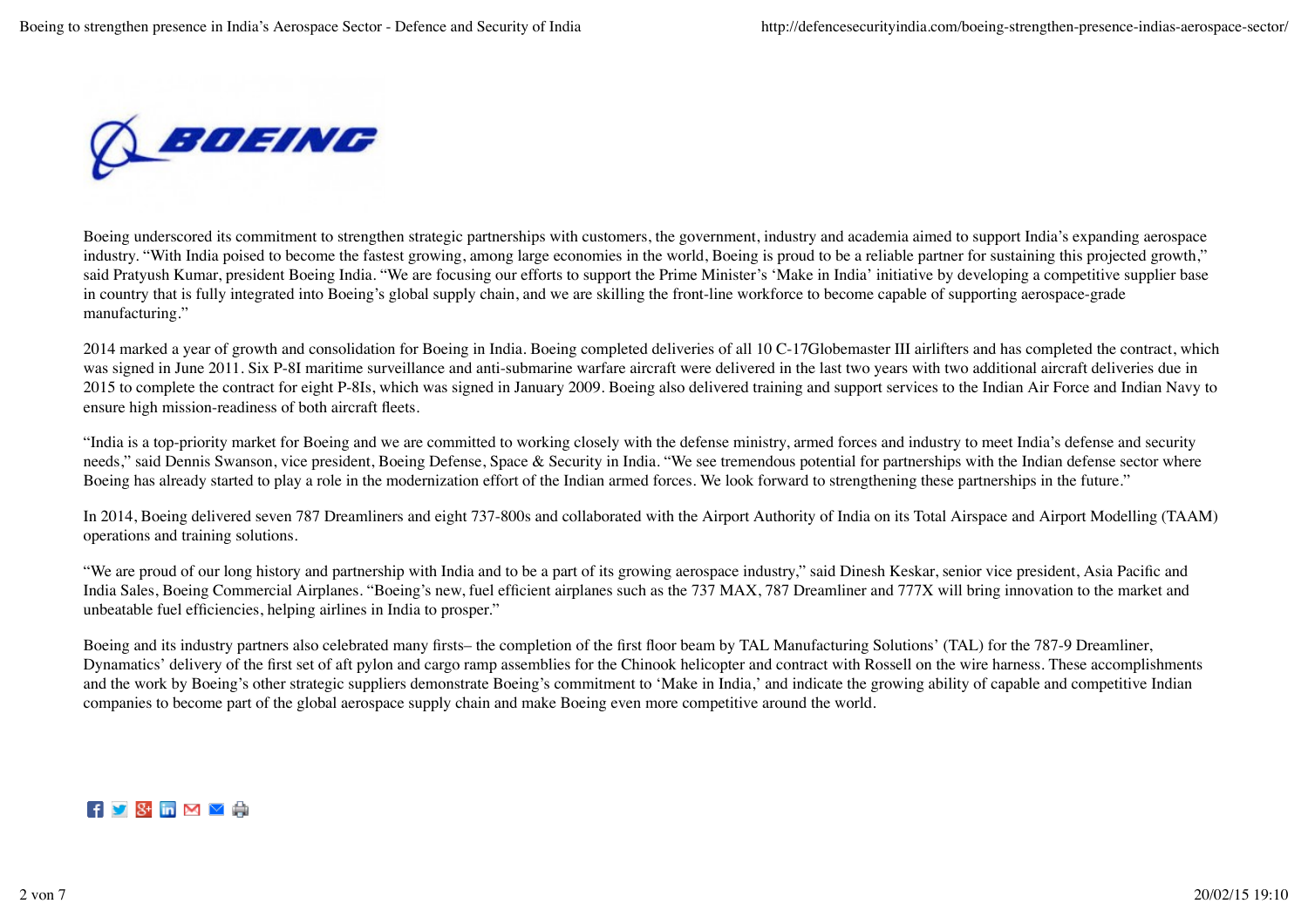## **Leave a Reply**

|  | Mail (wil |
|--|-----------|
|--|-----------|

ill not be published) (required)

Website





#### **NAVDEX**

• Latest News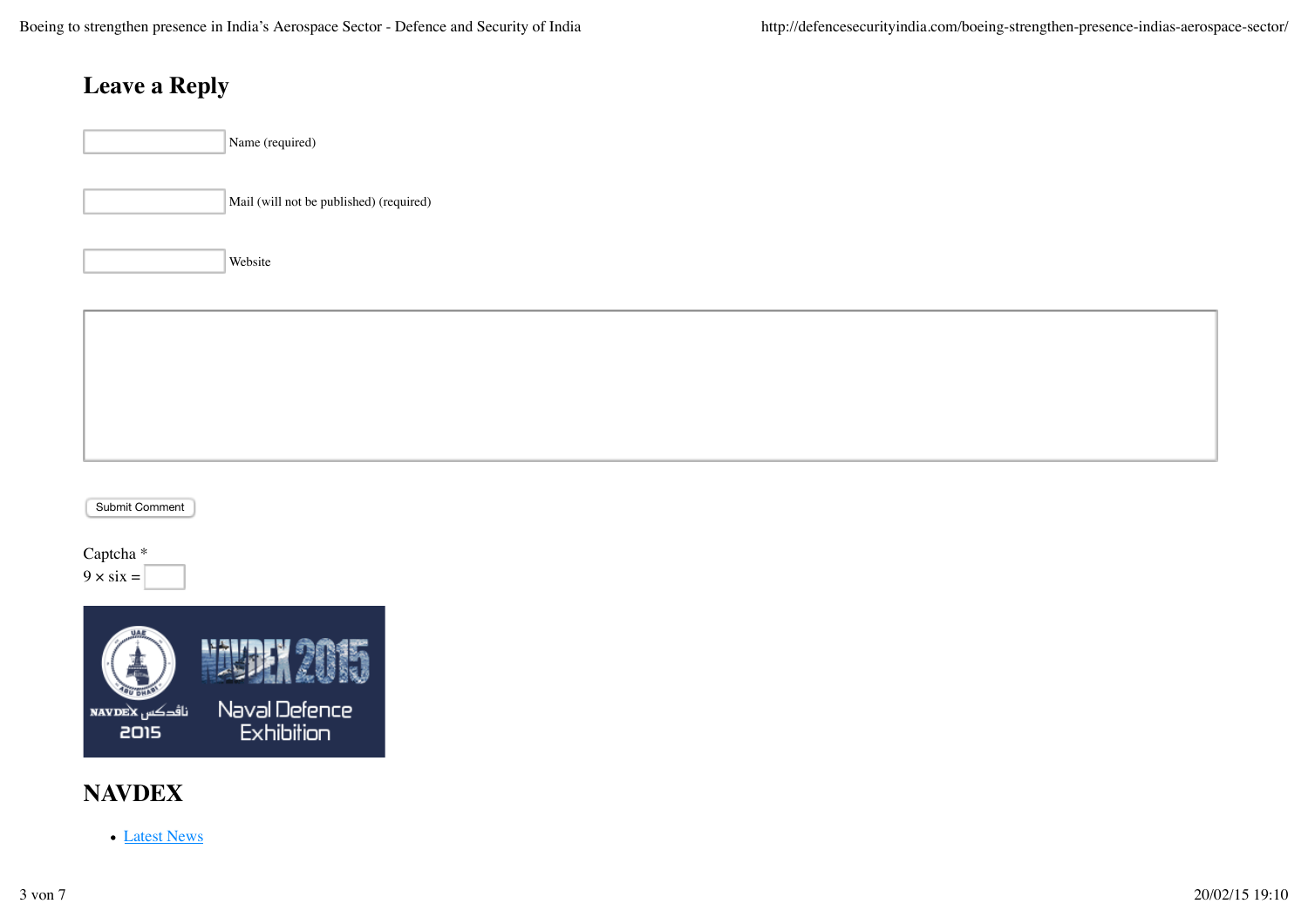- India
- International
- Tag Cloud
- BRAHMOS successfully test fired from INS Kolkata.
- Indian Navy showcases operational capability in TROPEX naval exercise
- Boeing to strengthen presence in India's Aerospace Sector
- Kongsberg to deliver Protector RWS for the GD UK SCOUT Vehicle Programme
- IAI completes test-flights for its Innovative M-19HD Multi-Sensor Electro-Optical Payload



## **LIMA**

Latest Issue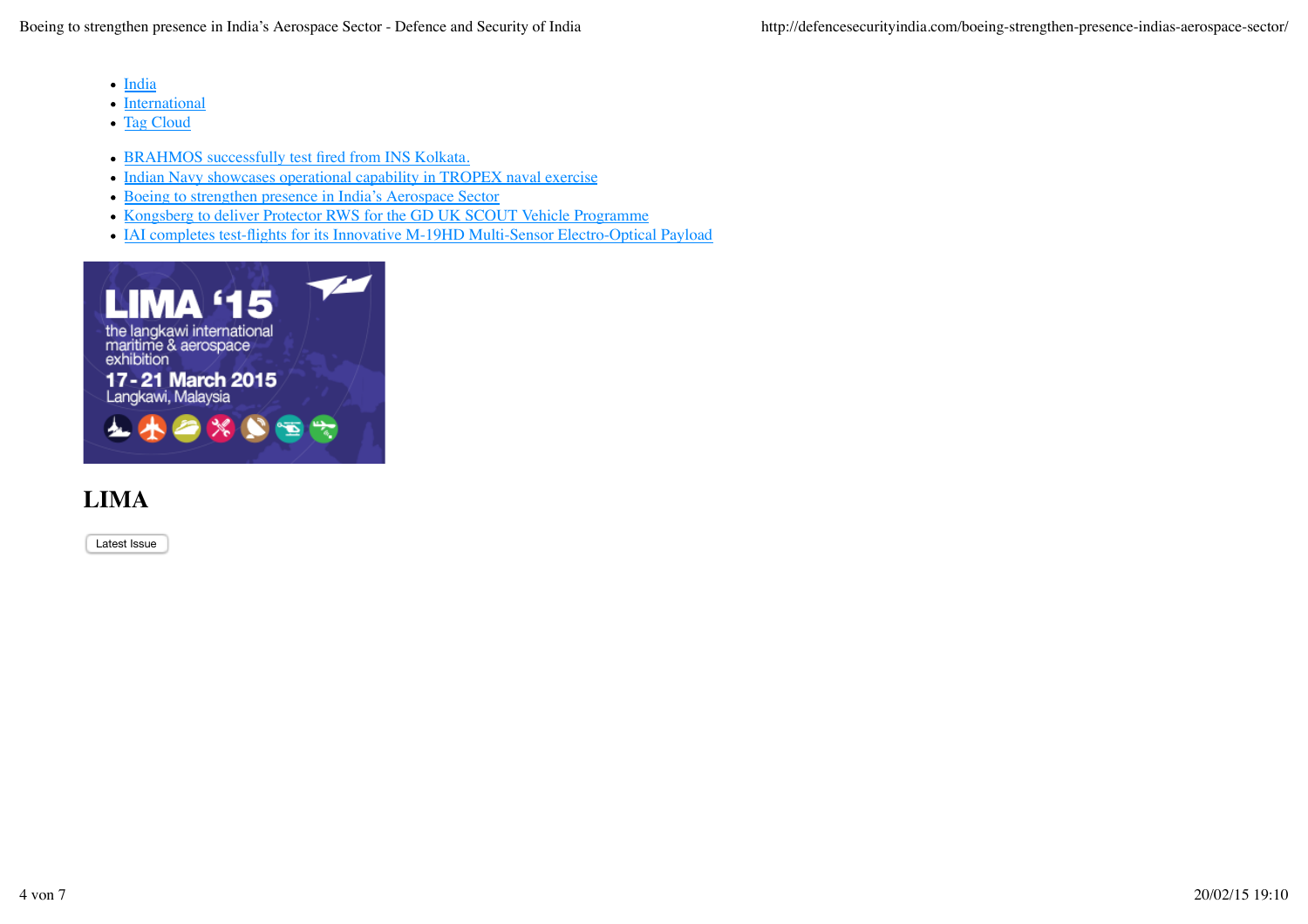

#### Archives



**IMDEX 2015**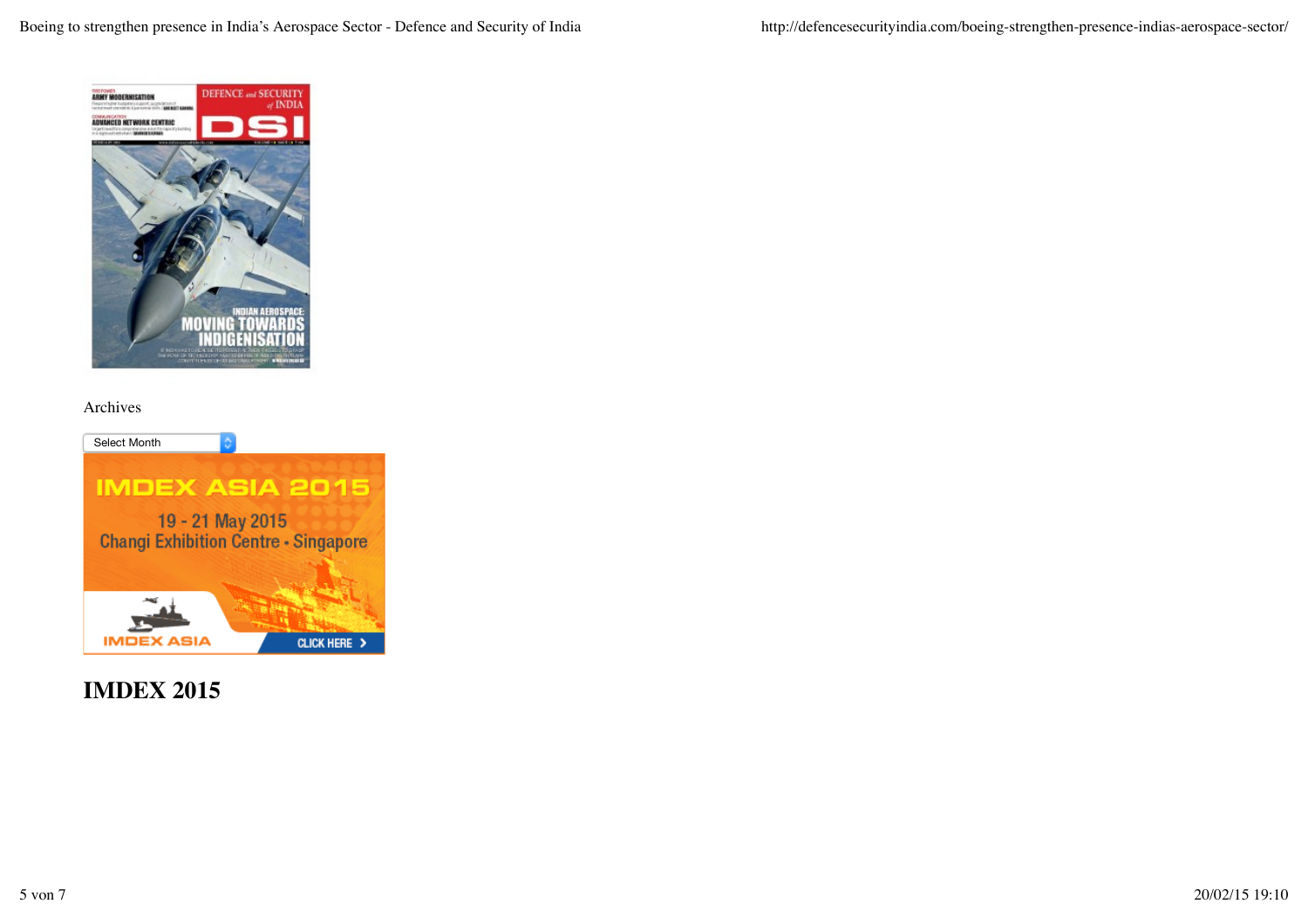

#### **ISDEF**

#### **Related Sites**

- Asian Military Review
- Armada
- Media Transasia-India
- Media Transasia-Thailand



#### **IMDS 2015**

Sign up for our email newsletters

Enter email

Submit